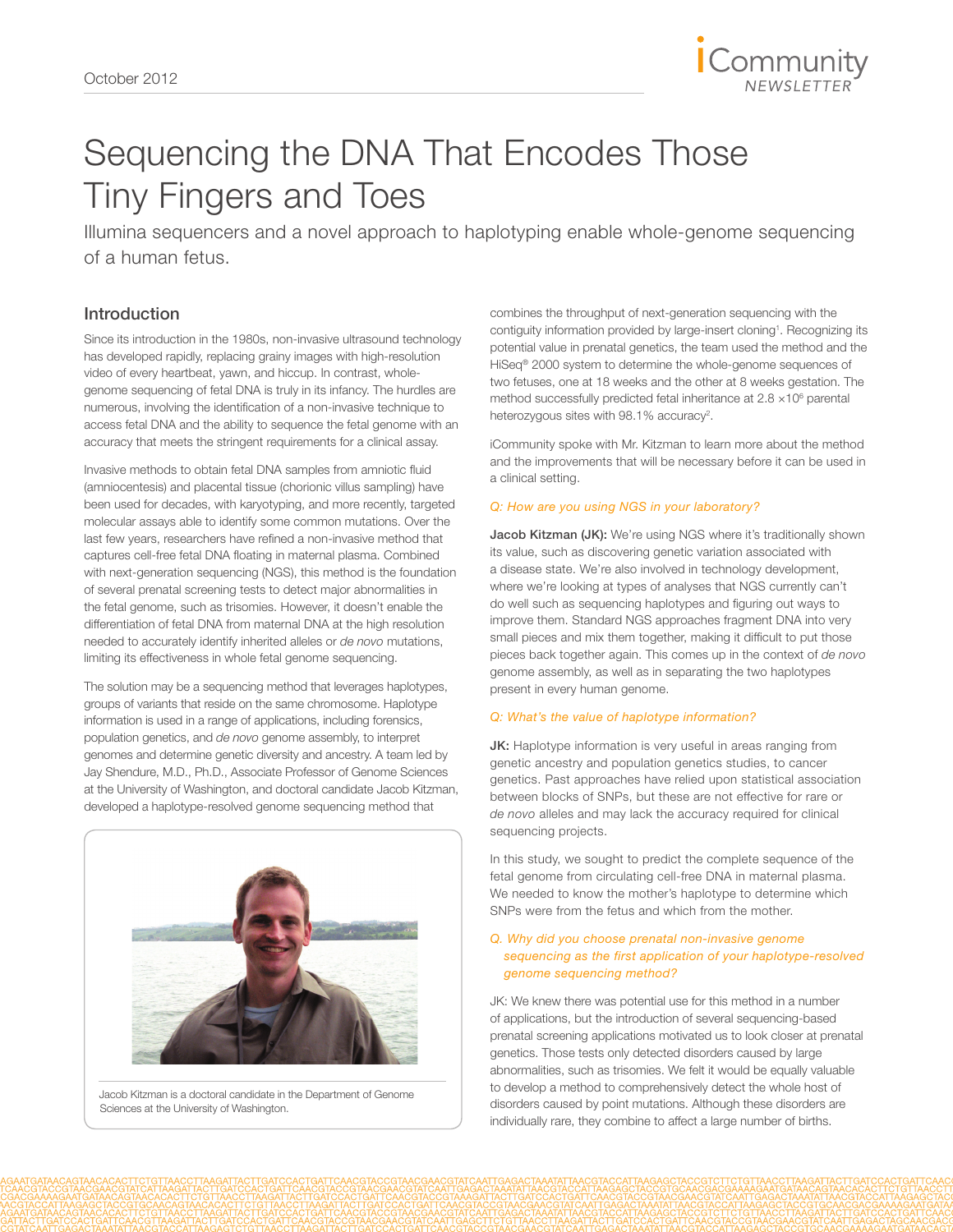### *Q: You used cell-free DNA in maternal plasma as a non-invasive method for obtaining fetal DNA. What is cell-free DNA?*

JK: We all have cell-free DNA floating in our bloodstream, whether it's naked or part of cellular debris. In a pregnant woman's blood, fetal DNA makes up about 10% of the total circulating cell-free DNA. That makes it difficult to differentiate maternal and fetal DNA, and to detect fetal alleles that are at low frequency among the primarily maternal mixture.

Knowing the maternal haplotype enables us to detect the fetal DNA against the very high background of maternal DNA. Not only is the percentage of fetal DNA in maternal plasma small, but there are also multiple copies of the same gene: two copies from the maternal genome (one from her father and one from her mother), and the one copy the mother passed to the fetal genome. Looking at each site individually doesn't provide a very robust statistical signal for which copy of the gene she passed on. Knowing the maternal haplotype enables you to accumulate SNP evidence along the haplotype blocks, rather than looking point-by-point along her DNA, providing a more confident signature of which gene copies she passed down to the fetus.

#### *Q: Describe the haplotype-resolved genome sequencing method.*

JK: Conceptually, the approach takes large chunks of DNA and carries them through the sample preparation process without fragmenting them so the haplotype structure is maintained and variants remain physically linked together prior to sequencing. The specific technique we use is called fosmid cloning, where the library is cloned into a fosmid vector which acts as a substrate for DNA sequencing.

I'll use this study as an example. To determine the maternal haplotype, we first sequenced maternal DNA from blood to 32× coverage. To create haploid subsets, we randomly sheared the maternal DNA and constructed a single, complex fosmid library of approximately 40 clones. We then split a portion of the library into 192 pools, each providing ~5% physical coverage of the genome. Using the Nextera® library prep kit and the HiSeq system, we directly phased 91.4% of 1.9 × 106 heterozygous SNPs into long haplotype blocks, preserving their long-range continuity.

#### *Q: Did you determine the father's haplotype as well?*

JK: We would have liked to, but we only had access to the fathers' saliva samples for this study. DNA integrity is crucial for haplotype result sequencing, with blood yielding more intact DNA than saliva. We sequenced the paternal DNA in the saliva sample to 39× coverage, identifying 1.8 × 106 heterozygous SNPs.

#### *Q: How did you classify the maternal and paternal variants?*

JK: We sequenced the maternal and paternal DNA libraries on the HiSeq at high coverage, enabling us to see common variants as well as variants that are rare within the population or private to each parent. We could then separate the variants into several classes. The first class is where the mother is homozygous for a given allele and the father is homozygous for a different allele. Those cases are easy, because the fetus will be an obligate heterozygote for that site. The trickier variant sites are the ones where the mother is heterozygous and the father homozygous for the same allele or vice versa. Less interesting from a disease standpoint are variant sites where both parents are heterozygous, because those tend to be common alleles. We compiled a list of variants for all these categories.

#### *Q: How did you identify which variants had been passed down to the fetus?*

JK: First, we sequenced the cell-free DNA in the maternal plasma, which is a mixture of fetal and maternal DNA. We built a high complexity library from only about 5 ng of DNA and sequenced it on the HiSeq to a unique sequence coverage of about 80×. We then looked at the sites where there was a maternal or paternal variant that might have been passed down. If we saw alleles in the maternal plasma sequences that matched paternal variants, but that we knew the mother didn't carry, then we knew that the fetus inherited those paternal-specific alleles and we could infer the fetal genotype at those positions. We had enough coverage that if we didn't see the paternal allele in the maternal plasma sequence, we could infer with over 95% accuracy that the father didn't pass down that allele.

We believe the accuracy could be improved simply by sequencing the maternal plasma even more deeply in the future. Basically, we're using the sequencer as an adding machine. If we had sequenced the cellfree DNA to 160× and we still didn't see the paternal-specific allele, then we would be even more confident that the father hadn't passed down that allele.

"The HiSeq provided us with high coverage and accurate data for the maternal and paternal genomes, and the fetal and maternal DNA in the maternal plasma samples."

On the flip side, in cases where the mother is heterozygous and the father is homozygous for the same allele, how do we infer the maternal alleles passed down to the fetus? That's more challenging and represents one of the values of having haplotype information for this application. We looked across the length of the haplotype in the maternal genome and counted whether on aggregate, one of the maternal haplotypes is over-represented among the plasma sequences versus another one. The haplotype present in excess of its expected abundance is then predicted to have been passed to the fetus.

#### *Q: How did your predicted fetal genome sequences compare with each child's genome?*

JK: This was a retrospective study and we were able to sequence the offspring using cord blood samples in order to validate our predictions. We looked at every individual site where one of the parents might have passed down a variant—not counting the sites where the parents had the same genotype—and among the sites coming from mother we obtained 99% accuracy. We think with future improvements that could be pushed above 99.7%, if not higher.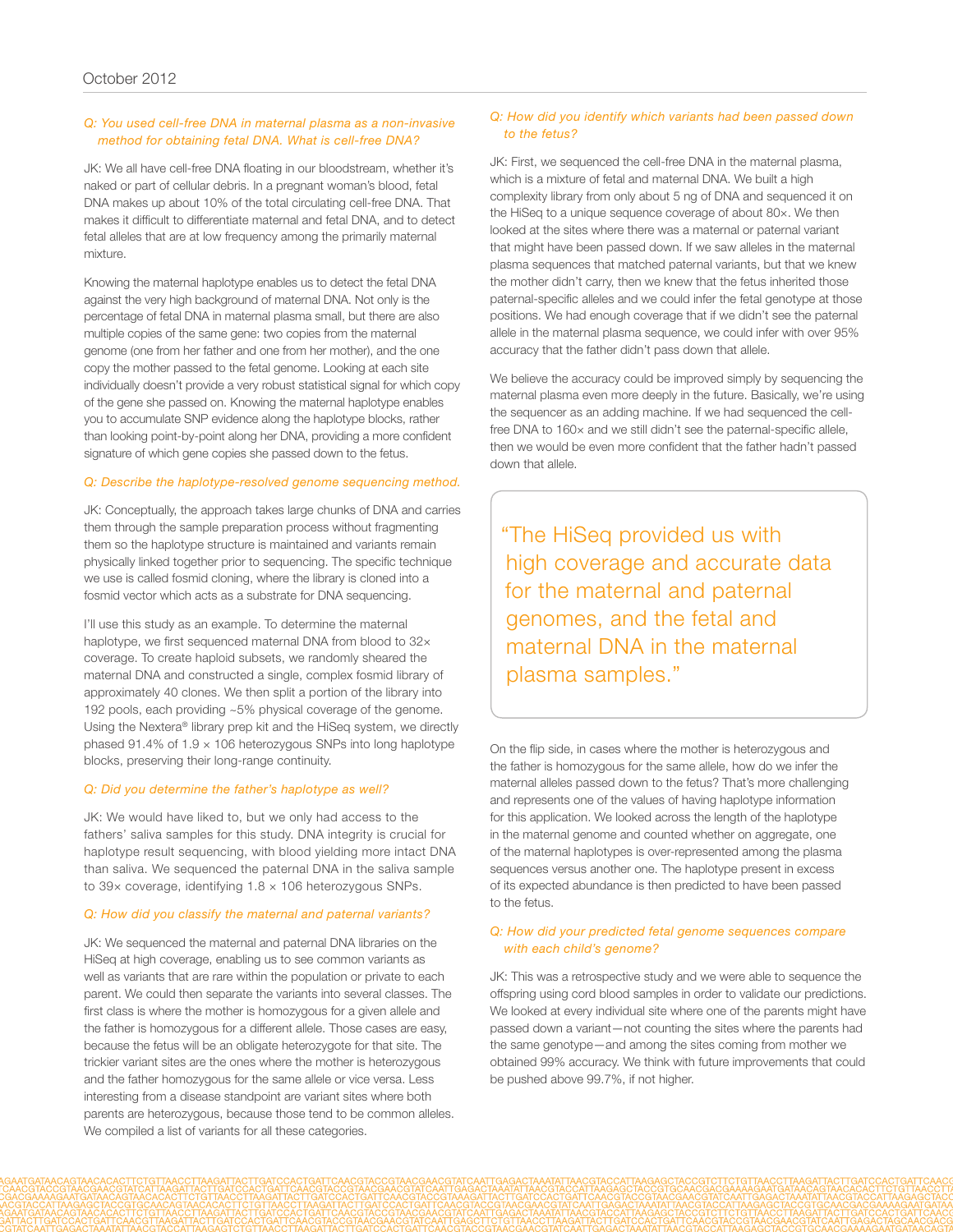#### *Q: You also looked for de novo mutations in the fetal DNA. How did you identify them?*

JK: It can be a challenge to find *de novo* mutations even if you have a mother:father:fetus trio that you've whole-genome sequenced at high coverage; here the fetal genome is at very low coverage amongst a background of maternal DNA, so finding *de novo* sites represented quite a challenge. We started with more than 20 million candidate *de novo* sites and by applying simple thresholding, such as requiring multiple reads, high base qualities, filtered for repeats, etc. we ended up with about 4,000 *de novo* calls, fewer than 40 in protein-coding genes. By improving the filtering and increasing coverage for higher sensitivity, we'll be able to more easily and accurately winnow out the true *de novo* mutations in the future.

#### *Q: Did you sequence the fetal DNA of the 18-week gestation sample first, before analyzing the 8.5-week sample?*

JK: We decided to sequence the samples simultaneously, mainly because we wanted to show the method was effective for both. We also weren't certain what the percentage of fetal DNA among the maternal plasma was going to be, especially for the 8.5-week sample.

#### *Q: Is it important to verify the percentage of fetal DNA before the sequencing run?*

JK: Yes, we want to make sure the quality of the fetal DNA libraries is good before we invest the time and expense of performing wholegenome sequencing at greater than 80-fold coverage. Since the study, we've been using the MiSeq to quickly sequence libraries that we've built from the maternal plasma samples, and have obtained very good estimates of the fetal content percentage. This is similar to using fetalspecific markers, such as Y chromosome sequences in the case of male fetuses, but it works for fetuses of either sex. It also assists with quality control measures such as determining library complexity.

#### *Q: What's been your impression of the MiSeq system?*

JK: It's been a very positive experience so far. The MiSeq turnaround time is excellent and the throughput is high. It gives us confidence in whether our library is going to be good or not, saving us money and helping prioritize samples for the HiSeq. It's also easy to use, enabling grad students and technicians to run it without assistance. It's really great to have in our lab.

#### *Q: What surprised you about this research?*

JK: We were surprised by how valuable haplotype information was and the difference in accuracy of inferring the fetal genotypes with haplotype information versus without it. That was especially true for the 8.5-week gestation maternal plasma sample where the overall sequencing depth was substantially lower than for the 18-week gestation sample, 50× versus 80× respectively. The percentage fetal content was also quite a bit lower, so on average most places in the 8.5-week genome we only had one read from the fetal genome against a large background of maternal DNA. Despite that, we were still able to achieve over 90% accuracy in inferring the genome of the younger fetus.

#### *Q: Would there have been any benefit to having paternal whole-blood samples for haplotyping?*

JK: Absolutely and that's something that we're looking at for a followup study. Having paternal haplotypes, instead of viewing genomes on a variant-by-variant basis, will enable us to look across long blocks of the paternal genomes and increase the accuracy quite a bit.

#### *Q: What's the difference between looking at haplotypes versus alleles?*

JK: Haplotypes provide much higher data resolution, permitting more accurate inference of maternally transmitted alleles. The deeper we sequenced, the clearer the separation was between haplotype blocks. As the throughput on the instruments continues to go up, this method will become more and more accurate.

"Since the study, we've been using the MiSeq to quickly sequence libraries that we've built from the maternal plasma samples, and have obtained very good estimates of the fetal content percentage.

# *Q: How long did it take you to perform whole-genome fetal DNA sequencing using your haplotype method?*

JK: If you followed the same steps we performed in this study, you could complete them in three weeks, but that would be pretty optimistic. There's a lot of room for improvement in the experimental and analytical steps that could reduce the workflow to less than a week or two. We're pursuing those improvements and so are a lot of other people.

#### *Q: How did the HiSeq enable you to perform this study?*

JK: It provided us with high coverage and accurate data for the maternal and paternal genomes, and the fetal and maternal DNA in the maternal plasma samples. The higher coverage meant there was a cleaner separation between two haplotypes, making it easier to see those variants that had been passed down to the fetus.

There are also a variety of different third-party analysis tools for the HiSeq that were very useful, such as different aligners, packages for calling variants, and data visualization software.